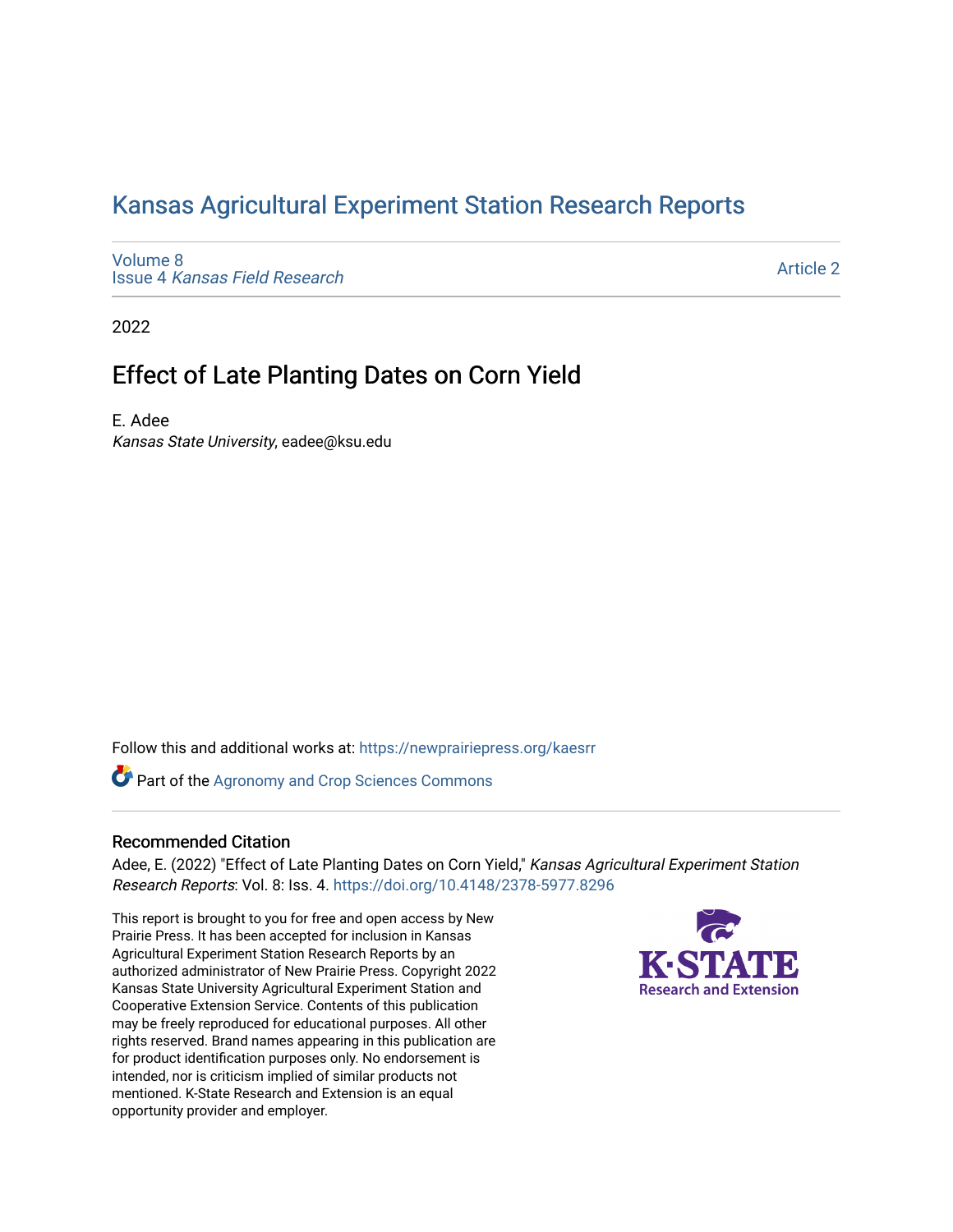## Effect of Late Planting Dates on Corn Yield

## Abstract

Planting date studies have been conducted for corn over many years. Often the focus has been to determine optimum planting date for maximizing yield. In some areas, planting early-maturing corn hybrids as early as possible has been a successful strategy for avoiding hot, dry conditions at the critical pollination and early grain fill stages. Planting later can be an alternative strategy that attempts to avoid the most intense heat by moving the critical growth stages for corn centered around pollination to later in the growing season. This strategy has been adopted by some growers in areas that often encounter heat and moisture stress during the growing season. However, crop insurance cutoff dates for planting are earlier than some farmers may want to plant some of their corn acres. The purpose of these studies was to assess the yield potential for corn planted after the insurance planting cutoff date and to compare corn yields from a wide range of planting dates. Corn planted from the second week of June until even the 4th week can yield from 50 to 70% of the highest yield of the earlier planting dates.

## Keywords

corn, planting date, late planting

## Creative Commons License



This work is licensed under a [Creative Commons Attribution 4.0 License](https://creativecommons.org/licenses/by/4.0/).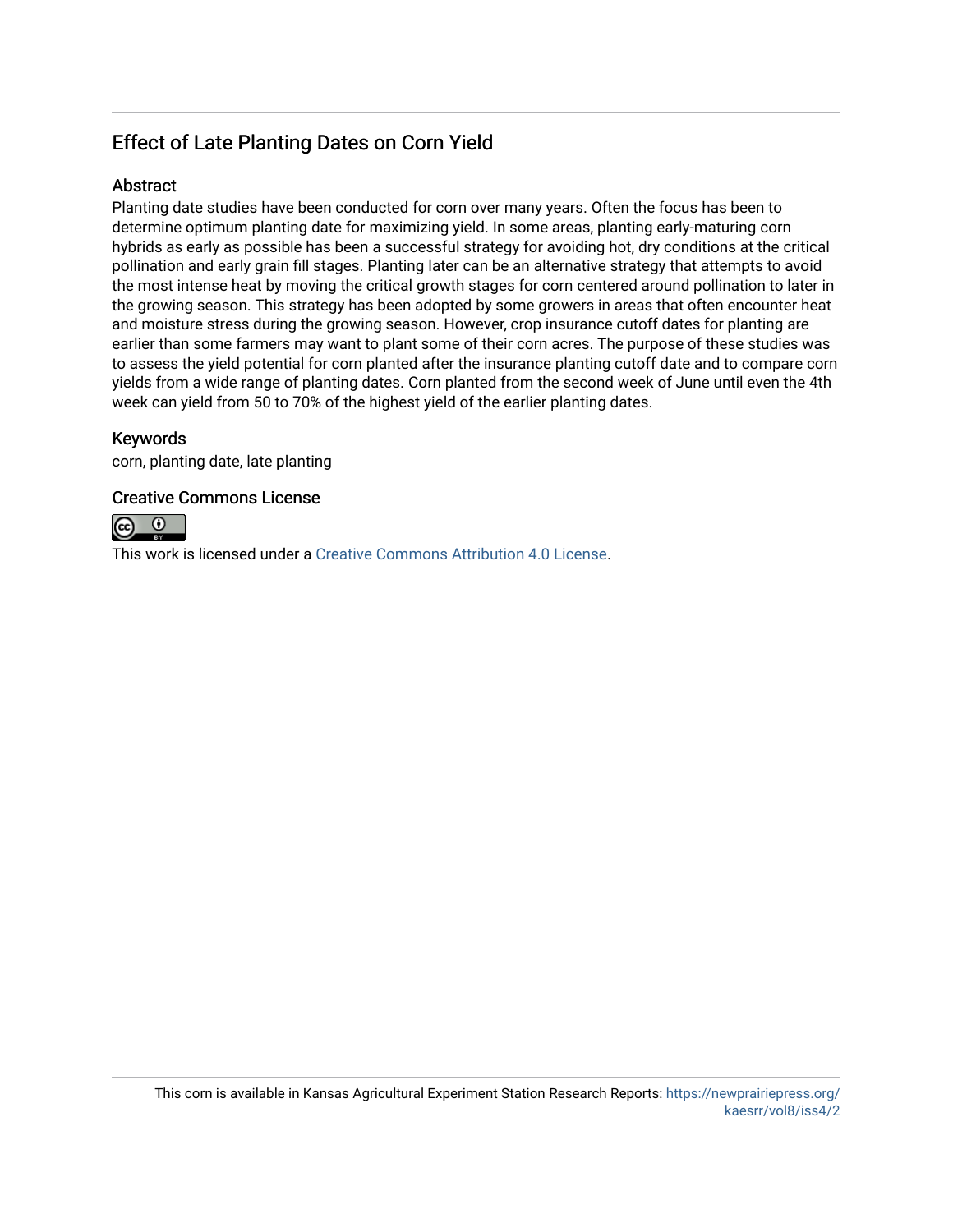



## Effect of Late Planting Dates on Corn Yield

*E. Adee* 

## **Summary**

Planting date studies have been conducted for corn over many years. Often the focus has been to determine optimum planting date for maximizing yield. In some areas, planting early-maturing corn hybrids as early as possible has been a successful strategy for avoiding hot, dry conditions at the critical pollination and early grain fill stages. Planting later can be an alternative strategy that attempts to avoid the most intense heat by moving the critical growth stages for corn centered around pollination to later in the growing season. This strategy has been adopted by some growers in areas that often encounter heat and moisture stress during the growing season. However, crop insurance cutoff dates for planting are earlier than some farmers may want to plant some of their corn acres. The purpose of these studies was to assess the yield potential for corn planted after the insurance planting cutoff date and to compare corn yields from a wide range of planting dates. Corn planted from the second week of June until even the 4th week can yield from 50 to 70% of the highest yield of the earlier planting dates.

## Procedures

Corn planting date studies were conducted at Kansas River Valley (Topeka) and East Central Kansas (Ottawa) Experiment Fields in 2018, 2019, 2020, and 2021. The experiment at Topeka was irrigated with irrigations totaling 9.5 inches applied June 8 through August 13, 2018; 3.5 inches from June 30 through July 30, 2019; 4.1 inches from June 15 through August 17, 2020; 6.45 inches from June 14 to August 25, 2021. An overhead sprinkler irrigation system applied roughly 0.8 inch of water at each irrigation event. The experiment at Ottawa received no irrigation. A single hybrid was planted at each location at four or five planting dates in 2018 and 2019, while a shorter and longer season hybrid was planted at each date and location in 2020. Corn was planted every two to three weeks from April 10 to June 11 at Topeka and from April 13 to June 29 at Ottawa in 2018; April 19 to June 11 at Topeka and from April 13 to June 28 at Ottawa in 2019; April 10 to June 10 at Topeka and April 8 to June 8 at Ottawa in 2020; and April 6 to June 10 at Topeka and from April 5 to June 23 at Ottawa in 2021. The U.S. Department of Agriculture's final planting date for corn at both locations was May 25. At Topeka, Pioneer 1197AM (111 relative maturity (RM)) was planted at 32,900 seeds per acre, and at Ottawa Pioneer 1138AM (111 RM) was planted at 26,500 seeds/a in 2018 and 2019. In 2020, DK 51-91 (101 RM) and DK 64-25 (114 RM) hybrids were planted at Ottawa, and DK 51-20 (101 RM) and DK 65-95 (115 RM) were planted at Topeka at the same seeding rates as the previous years at both locations. In 2021, DK 51-91 (101 RM) and DK 65-95 (115 RM) were planted at Ottawa, and Integra 5081 (100 RM) and DK 65-95 (115 RM) were planted at Topeka at the same seeding rates as the previous years at both locations The experiment utilized a randomized complete block design with four replications. Individual plots were 30-ft (12 rows) wide and 30-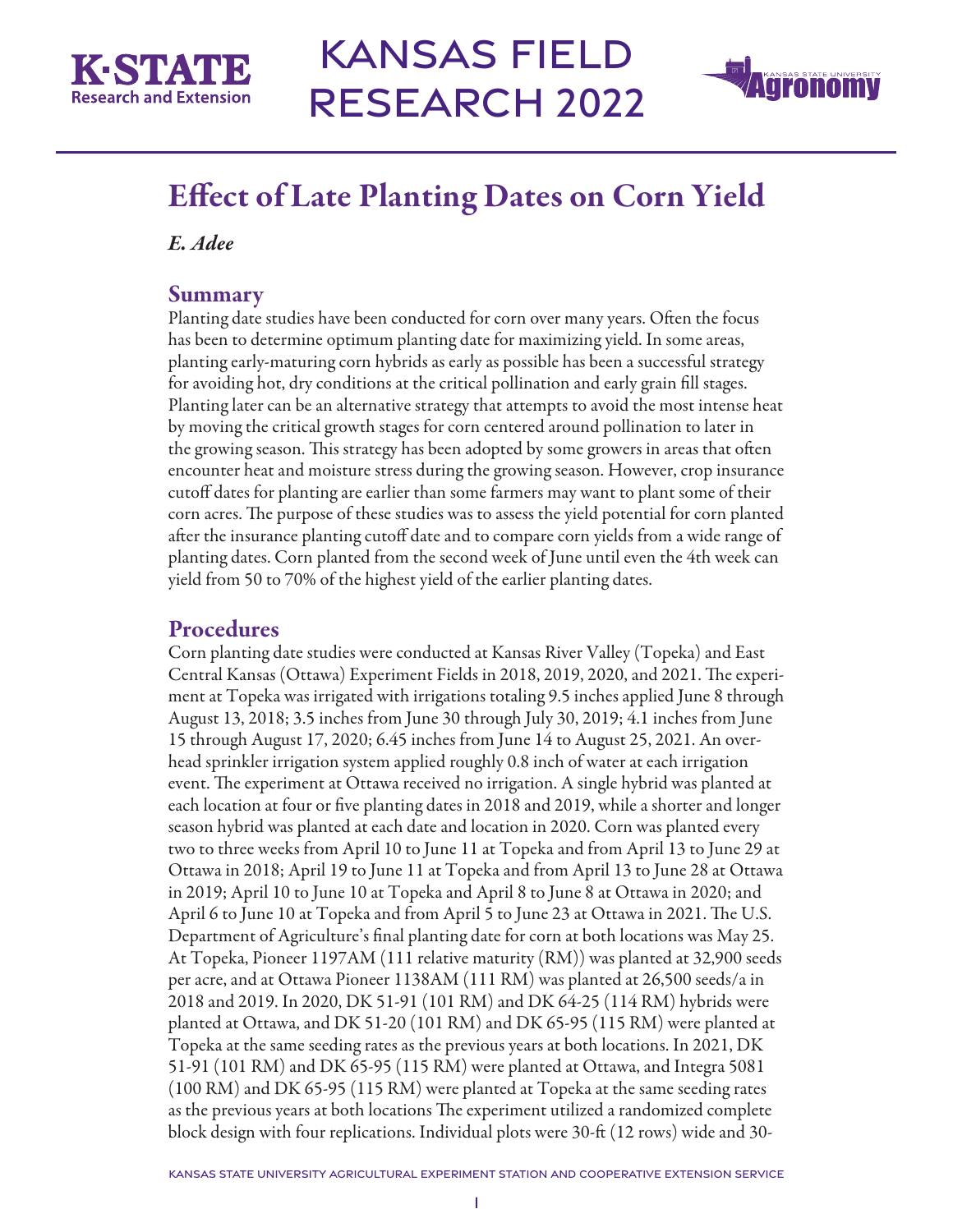to 40-ft long. Yields were determined from the middle two rows of each plot to avoid influence from neighboring plots. Usually, two harvest dates were required at each location to allow the later planted corn to mature and dry sufficiently for harvest. Yields were corrected to 15.5% grain moisture. Nitrogen and weed control were managed to have no effect on yields.

## Results

In 2018, the growing season started off cool, with seedlings from the first planting date taking more than 16 days to emerge, but the weather warmed up quickly. Seedlings from the second planting date emerged approximately 3 days after the first planting date emerged. The rest of the growing season continued to be warmer than average, with below-average rainfall during April through July. Although temperatures remained high in August, rainfall exceeded the 30-year average.

In 2019, there was a cool period in early May, then temperatures were closer to average for June and July, with August being cooler. Rainfall was above average for every month except July, with some months more than double the 30-year average. At Topeka, the corn emerged 10, 6, 4, and 5 days after planting for the respective planting dates.

In 2020, there were cool periods in April and May that slowed the emergence of corn planted earlier, however, June was warmer and drier than normal, requiring irrigation at Topeka. July was wetter than normal with 3 times the average rainfall. Corn emergence was 19, 12, 7, and 5 days for the earliest to latest planting dates, respectively.

In 2021, similar to 2020, there were cool/cold periods in April and May, with snow on April 20, that slowed corn emergence in the earlier planted corn. The days to emergence at Topeka were 20, 14, 7, and 4 days, respectively, for the earliest to the latest planting dates. At Ottawa, the day to emergence were 35, 14, 7, and 8 days for earliest to latest planting dates, respectively.

The 2018 and 2019 yield results from Ottawa were greatly influenced by the weather, specifically hot and dry periods in July when the corn planted in early to mid-May was trying to pollinate. As a result, the corn planted at the end of May or first week of June yielded as well or better than the earlier planting dates because rain events occurred when the corn was pollinating (Tables 1, 2). Corn planted in the last week of June had good pollination weather but yielded 60–70% of the highest yields each year, reflecting the lack of growing season that reduced yield potential.

The corn yield response to planting date in Ottawa in 2020 was very different than the previous two years, with the highest yield 40 to 80 bu/a higher than the two previous years. The above-average rainfall in July was favorable for pollination, resulting in the highest yields from corn planted at the end of April through mid-May for both the short and full season hybrids (Table 3). Corn planted in the first week of June yielded just greater than 70% of the highest yields. The full season hybrid yielded more than the short season at every planting date, indicating that switching to a shorter season hybrid due to delayed planting will not increase yield.

In 2021, the highest corn yield at Ottawa was with the early April planting of the full season hybrid, similar to 2020 (Table 4). The next highest yield was with the short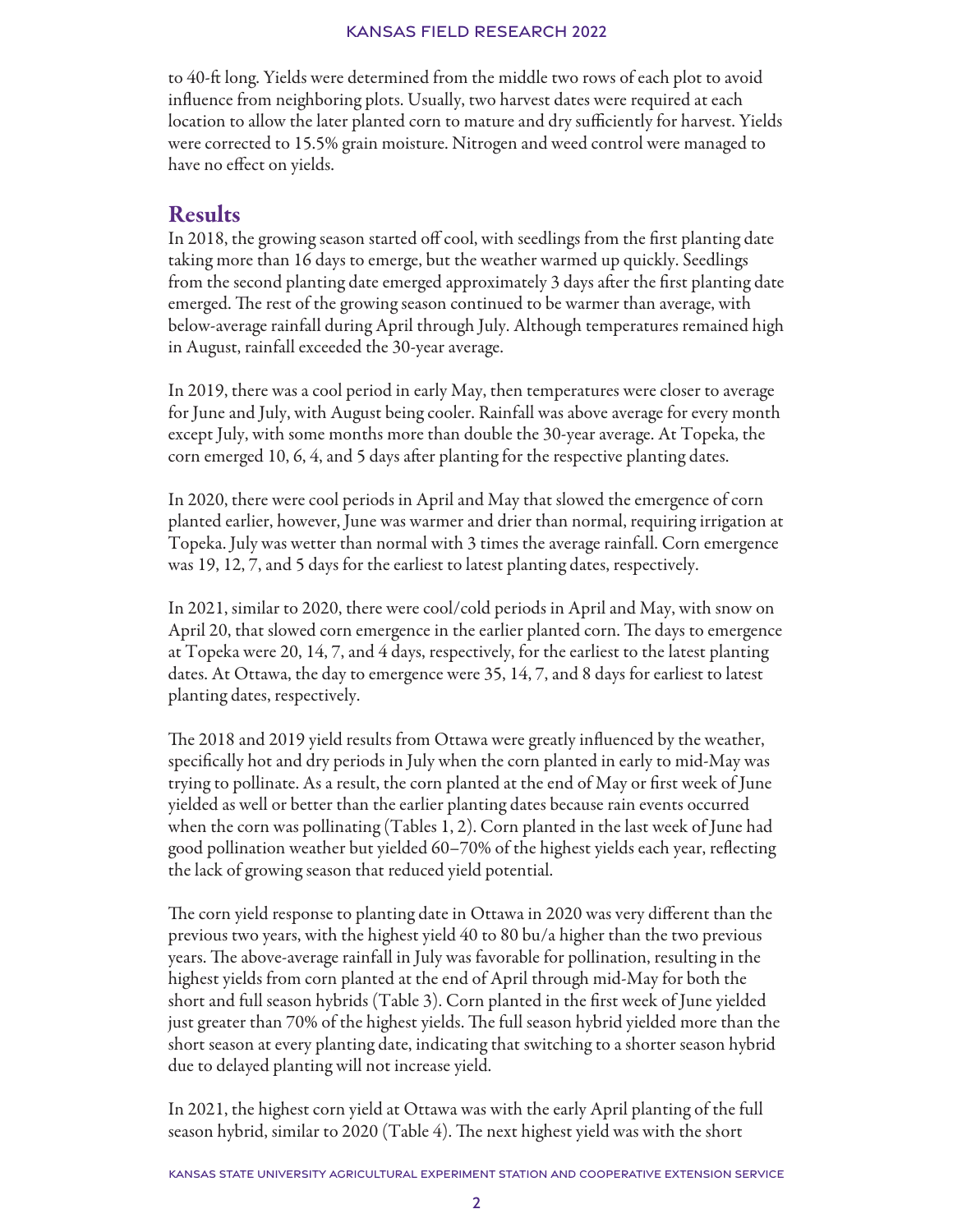season hybrid planted the first part of June, very different from the previous years. In contrast, the lowest yield was with the short season hybrid planted in early April. The June 23 planting experienced hot/dry conditions shortly after planting, resulting in crusting issues with very few plants emerging (data not shown), therefore, the data from that planting date were not included in the results.

For all years at Topeka, the yield-limiting factor of moisture stress was greatly reduced by repeated irrigations, resulting in a more traditional yield response to planting date (Tables 5-8). The highest yield was when corn was planted in the last half of April in 2018 and 2019 (Tables 5, 6). In 2020, the highest yield was with the April 10 planting date for both the short and full season hybrids (Table 7). The full and shorter season hybrids' yields were almost equal when planted June 11. Similar to 2020, the highest yield in 2021 at Topeka, was with the full season hybrid planted in early April (Table 8). The short season hybrid planted early had the lowest yield, similar to results from Ottawa this year. Both hybrids planted in early June averaged 70% of high yield for the study.

Generally, grain test weights were lower with the last planting dates at both locations for all years, especially with the full season hybrid (Tables 1–8). This reduction in grain test weight was related to the shorter grain fill period for the later planting dates.

Overall, the planting date for the highest yield at Ottawa varies, depending on the environment experienced that year (Figure 1). With irrigation to help reduce some of the variability at Topeka, the highest yield tended to be with the earlier planting dates (Figure 2). Planting corn in June at Ottawa generally yielded 70% of the highest yield, and the June planting at Topeka generally averaged 60%.

Switching from a full to a shorter season hybrid due to delayed planting generally did not increase yield at either location. However, the shorter season hybrid may not take as long to mature and dry down at harvest (Tables 1–8).

The preliminary results from four years of experiments provide an example of how later planting date can be a viable option to avoid stressing the corn at critical stages when moisture is limiting, or when planting is delayed because of excess rainfall. The results from the irrigated experiment at Topeka illustrate that if moisture is not limiting, but planting is delayed, corn can still produce a substantial yield, though reduced from the potential of the optimum. These data also show the variable response to planting date in dryland production of corn in Kansas, which is often related to the conditions at pollination.

*Brand names appearing in this publication are for product identification purposes only. No endorsement is intended, nor is criticism implied of similar products not mentioned. Persons using such products assume responsibility for their use in accordance with current label directions of the manufacturer.*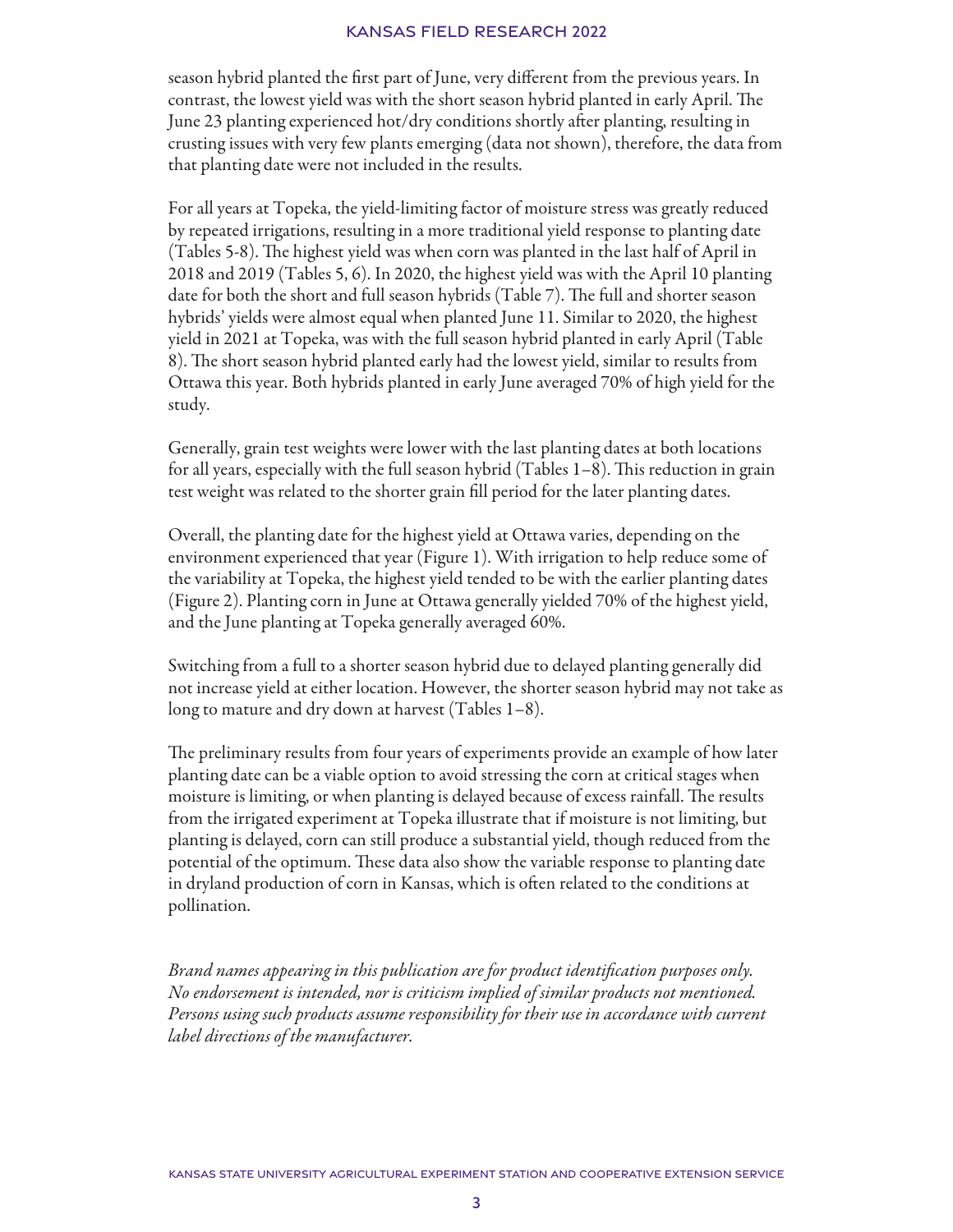| <b>Planting</b><br>date | Grain<br>moisture  | <b>Grain</b> test<br>weight | Grain<br>yield | Percent high<br>yield |
|-------------------------|--------------------|-----------------------------|----------------|-----------------------|
|                         | $\frac{0}{0}$      | lb/bu                       | bu/a           | $\%$                  |
| $13$ -Apr               | 15.3 $d^{\dagger}$ | 62.0 a                      | 98 a           | 88<br>ab              |
| $30-Apr$                | 15.6 d             | 62.9 a                      | 93 ab          | 83 ab                 |
| 18-May                  | 18.8 <sub>b</sub>  | 60.7 b                      | 60 bc          | $52\,c$               |
| $8$ -Jun                | 18.0 c             | 58.8 c                      | 96 a           | 86 ab                 |
| $29$ -Jun               | 23.7 a             | 52.5 d                      | 66 bc          | $60$ bc               |
| Pr > F                  | < 0.0001           | < 0.0001                    | 0.05           | 0.046                 |

Table 1. Effect of planting date on dryland corn at the East Central Kansas Experiment Field, Ottawa, in 2018

 $^\dagger$ Means followed by the same letter within a column are not significantly different at  $\alpha$  = 0.05.

| Table 2. Effect of planting date on dryland corn at the East Central Kansas Experiment |  |
|----------------------------------------------------------------------------------------|--|
| Field, Ottawa, in 2019                                                                 |  |

| Planting<br>date | Grain<br>moisture    | <b>Grain test</b><br>weight | Grain<br>yield | Percent high<br>yield |
|------------------|----------------------|-----------------------------|----------------|-----------------------|
|                  | $\frac{0}{0}$        | lb/bu                       | bu/a           | $\%$                  |
| $16$ -Apr        | 15.6 $c^{\dagger}$   | 56.7 a                      | $115$ ab       | 92 ab                 |
| 6-May            | 16.1 c               | 57.3 a                      | 112 h          | 90 b                  |
| $31$ -May        | 17.5 <sub>b</sub>    | 56.2 a                      | 124a           | 99 a                  |
| $28$ -Jun        | 21.8<br><sub>a</sub> | 51.3 $b$                    | 91 $\,$ c      | $73\degree$ c         |
| Pr > F           | < 0.0001             | < 0.0001                    | 0.0005         | 0.0005                |

 $^\dagger$ Means followed by the same letter within a column are not significantly different at  $\alpha$  = 0.05.

| <b>Planting</b><br>date | Hybrid<br>rel. mat. | Plant<br>pop. | Grain<br>moisture  | <b>Grain</b> test<br>weight | Grain<br>yield  | Percent<br>high yield |
|-------------------------|---------------------|---------------|--------------------|-----------------------------|-----------------|-----------------------|
|                         | days                | plants/a      | $\frac{0}{0}$      | lb/bu                       | bu/a            | $\%$                  |
| 8-Apr                   | 101                 | 26572         | 15.0 $f^{\dagger}$ | 52.0 $\,$ c                 | 90 d            | 49 d                  |
| $28-Apr$                | 101                 | 26935         | 16.1 e             | 55.5 ab                     | 136 bc          | 74 bc                 |
| 18-May                  | 101                 | 26862         | 17.5 d             | 55.2 a                      | 146 b           | 79 b                  |
| $8$ -Jun                | 101                 | 26499         | 23.8 <sub>b</sub>  | 50.0 d                      | $128 \text{ c}$ | 69 c                  |
|                         |                     |               |                    |                             |                 |                       |
| 8-Apr                   | 114                 | 27007         | $17.5$ d           | 56.3 a                      | 153 b           | 83 b                  |
| $28-Apr$                | 114                 | 27080         | 18.3 d             | 56.5 ab                     | 180a            | 98 a                  |
| 18-May                  | 114                 | 27080         | $19.6 \text{ c}$   | 55.3 ab                     | 179 a           | 97 a                  |
| $8$ -Jun                | 114                 | 27806         | 25.0 a             | 50.6 d                      | $140$ bc        | 76 bc                 |
| Pr > F                  |                     | 0.61          | < 0.0001           | < 0.0001                    | < 0.0001        | < 0.0001              |

Table 3. Effect of planting date on dryland corn at the East Central Kansas Experiment Field, Ottawa, in 2020

 $^\dagger$ Means followed by the same letter within a column are not significantly different at  $\alpha$  = 0.05.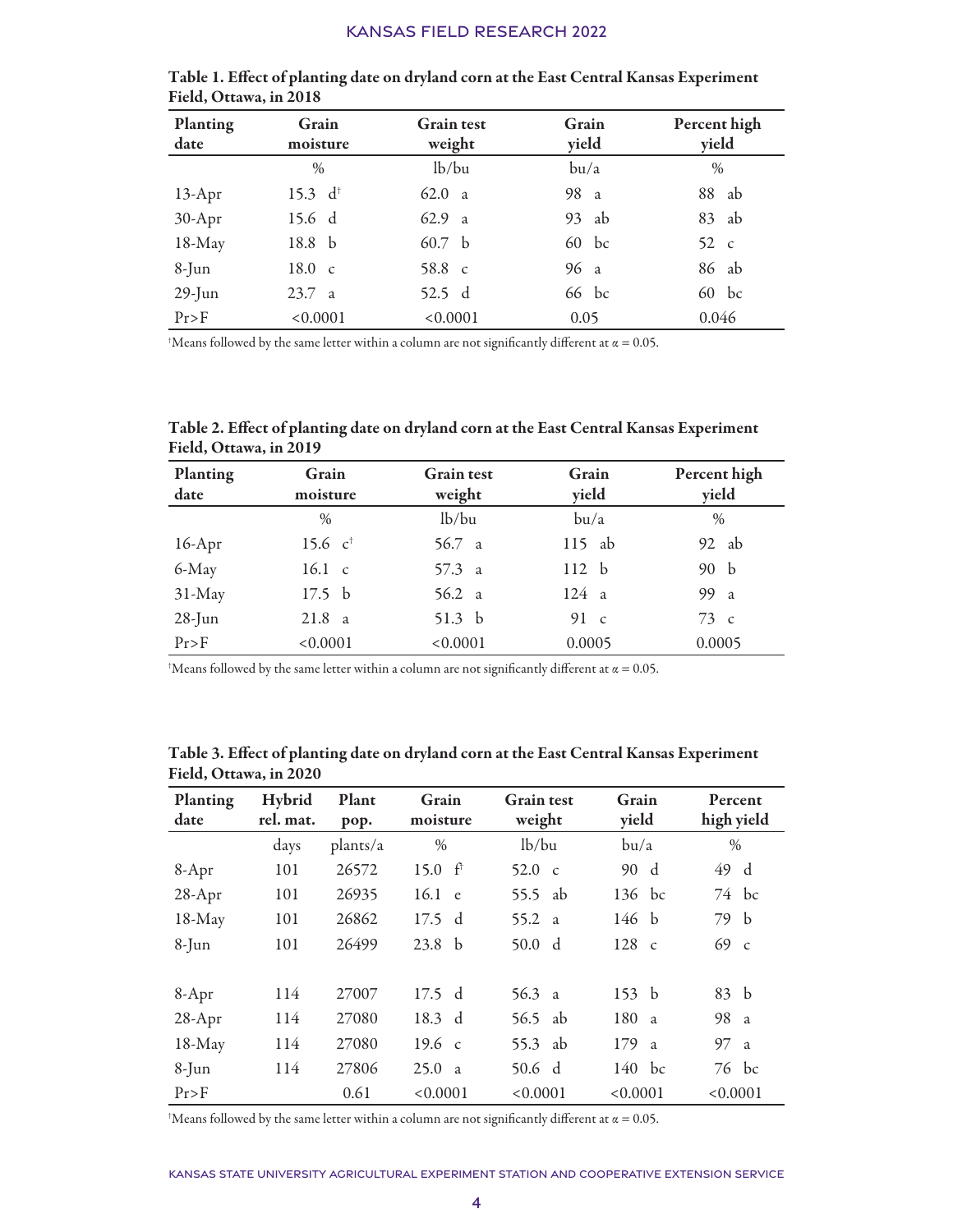| Planting<br>date | Hybrid<br>rel. mat. | Plant<br>pop. | Grain<br>moisture      | <b>Grain</b> test<br>weight | Grain<br>yield  | Percent<br>high yield |
|------------------|---------------------|---------------|------------------------|-----------------------------|-----------------|-----------------------|
|                  | days                | plants/a      | $\%$                   | lb/bu                       | bu/a            | $\frac{0}{0}$         |
| $5-Apr$          | 102                 | 25615         | $15.4$ cd <sup>+</sup> | 57.0<br>$\overline{a}$      | $117 \text{ c}$ | $63\degree$ c         |
| $26$ -Apr        | 102                 | 25263         | 14.5 d                 | $57.6 \text{ a}$            | 131<br>bc       | bc<br>70              |
| $4$ -June        | 102                 | 27085         | $17.9$ bc              | 57.5 a                      | 163<br>ab       | 88<br>ab              |
|                  |                     |               |                        |                             |                 |                       |
| $8-Apr$          | 115                 | 25840         | 16.6 bcd               | $58.4 \text{ a}$            | 186a            | 100a                  |
| $28-Apr$         | 115                 | 21345         | 19.0 <sub>b</sub>      | 57.3 a                      | 151 b           | 81 h                  |
| $4$ -June        | 115                 | 24975         | 25.1<br>$\overline{a}$ | $\mathbf b$<br>53.9         | 135 bc          | $72$ bc               |
| Pr > F           |                     | 0.14          | < 0.0001               | 0.007                       | 0.004           | 0.003                 |

Table 4. Effect of planting date on dryland corn at the East Central Kansas Experiment Field, Ottawa, in 2021

 $^\dagger$ Means followed by the same letter within a column are not significantly different at  $\alpha$  = 0.05.

| Table 5. Effect of planting date on corn under irrigation at Kansas River Valley Experi- |  |
|------------------------------------------------------------------------------------------|--|
| ment Field, Topeka, in 2018                                                              |  |

| <b>Planting</b><br>date | Plant<br>pop. | Grain<br>moisture  | <b>Grain</b> test<br>weight | Grain<br>yield | Percent<br>high yield |
|-------------------------|---------------|--------------------|-----------------------------|----------------|-----------------------|
|                         | plants/a      | $\frac{0}{0}$      | lb/bu                       | bu/a           | $\%$                  |
| 10-April                | 30750         | $17.1 b^{\dagger}$ | -ab<br>62.1                 | 215a           | 84 a                  |
| 23-April                | 30500         | 17.4 <sub>b</sub>  | 62.3<br>$\overline{a}$      | 240a           | 94a                   |
| 18-May                  | 30375         | - b<br>17.0        | 61.3 <sub>b</sub>           | 219a           | 85 a                  |
| $11$ -June              | 27875         | 25.6 a             | 52.3 c                      | 127 h          | 50 <sub>b</sub>       |
| Pr > F                  | 0.25          | < 0.0001           | < 0.0001                    | 0.0050         | 0.003                 |

 $^\dagger$ Means followed by the same letter within a column are not significantly different at  $\alpha$  = 0.05.

| <b>Planting</b><br>date | Plant<br>pop. | Grain<br>moisture           | <b>Grain test</b><br>Grain<br>yield<br>weight |                   | Percent high<br>yield |
|-------------------------|---------------|-----------------------------|-----------------------------------------------|-------------------|-----------------------|
|                         | plants/a      | $\frac{0}{0}$               | lb/bu                                         | bu/a              | $\frac{0}{0}$         |
| 19-April                | 31878         | $17.8 \text{ } c^{\dagger}$ | 58.2 a                                        | 243 a             | 98 a                  |
| 14-May                  | 30625         | $21.1$ bc                   | 55.8 ab                                       | $213$ ab          | ab<br>87              |
| $1$ -June               | 30625         | 24.7 <sub>b</sub>           | 52.5 $b$                                      | 177 bc            | $71$ bc               |
| $11$ -June              | 32375         | $32.3 \text{ a}$            | 47.5 c                                        | $131\phantom{.}c$ | 53 $\epsilon$         |
| Pr > F                  | 0.32          | 0.0003                      | 0.0021                                        | 0.0047            | 0.0042                |

Table 6. Effect of planting date on corn under irrigation at the Kansas River Valley Experiment, Field, Topeka, in 2019

 $^\dagger$ Means followed by the same letter within a column are not significantly different at  $\alpha$  = 0.05.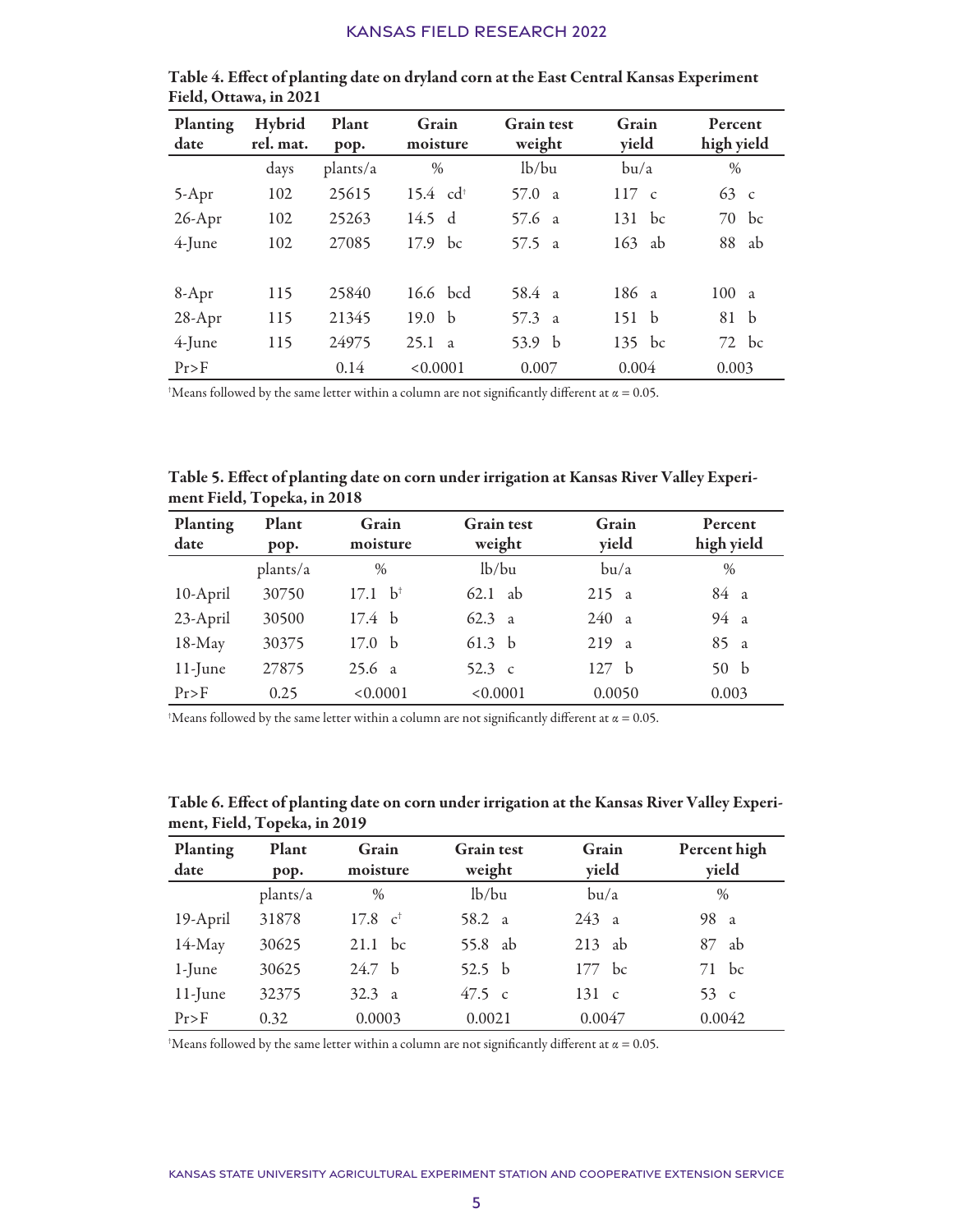| Planting<br>date | Hybrid<br>rel. mat. | Plant<br>pop.        | Grain<br>moisture      | <b>Grain</b> test<br>weight | Grain<br>yield | Percent<br>high yield |
|------------------|---------------------|----------------------|------------------------|-----------------------------|----------------|-----------------------|
|                  | days                | $plants/a^{\dagger}$ | $\frac{0}{0}$          | lb/bu                       | bu/a           | $\frac{0}{0}$         |
| $8-Apr$          | 101                 | 29984 c              | $12.4 \text{ } f$      | $56.4 \text{ c}$            | 192 c          | 77c                   |
| $30-Apr$         | 101                 | 29984 c              | 13.3 e                 | 56.8 ab                     | 167 d          | 67 d                  |
| $21$ -May        | 101                 | 35452 b              | 13.8<br>d              | 57.4 ab                     | 140 e          | 56 e                  |
| $10$ -Jun        | 101                 | $30564 \text{ c}$    | - b<br>20.2            | 54.2 d                      | 152 de         | 60 de                 |
|                  |                     |                      |                        |                             |                |                       |
| $8-Apr$          | 115                 | 33323<br>ab          | 17.1<br>$\overline{a}$ | 60.2 a                      | 254a           | 100a                  |
| $30-Apr$         | 115                 | 30202 c              | 19.6<br>ab             | $56.4$ ab                   | $230$ ab       | 91 b                  |
| $21$ -May        | 115                 | 34413<br>ab          | 16.9<br>ab             | $60.5$ ab                   | 222 h          | 88 b                  |
| $10$ -Jun        | 115                 | 33904<br>ab          | 24.2<br>$\mathbf{d}$   | 56.8 d                      | 153 de         | 61 de                 |
| Pr > F           |                     | < 0.0001             | < 0.0001               | 0.001                       | < 0.0001       | < 0.0001              |

Table 7. Effect of planting date on irrigated corn at the Kansas River Valley Experiment Field, Topeka, in 2020

 $^\dagger$ Means followed by the same letter within a column are not significantly different at  $\alpha$  = 0.05.

|                        | Table 8. Effect of planting date on irrigated corn at the Kansas River Valley Experiment |  |  |  |
|------------------------|------------------------------------------------------------------------------------------|--|--|--|
| Field, Topeka, in 2021 |                                                                                          |  |  |  |

| <b>Planting</b><br>date | Hybrid<br>rel. mat. | Plant<br>pop.        | Grain<br>moisture    | <b>Grain</b> test<br>weight | Grain<br>yield      | Percent<br>high yield |
|-------------------------|---------------------|----------------------|----------------------|-----------------------------|---------------------|-----------------------|
|                         | days                | $plants/a^{\dagger}$ | $\%$                 | lb/bu                       | bu/a                | $\%$                  |
| $8-Apr$                 | 100                 | 35149                | 11.7 d               | 52.7                        | $119 \text{ c}$     | 49 c                  |
| $30-Apr$                | 100                 | 35501                | 12.3 cd              | 55.6                        | 166 b               | 67 b                  |
| $21$ -May               | 100                 | 35000                | $14.5$ bcd           | 54.4                        | 185 b               | 75 b                  |
| $10$ -Jun               | 100                 | 35625                | 19.2 $h$             | 55.6                        | 166 b               | 66 b                  |
|                         |                     |                      |                      |                             |                     |                       |
| $8-Apr$                 | 115                 | 34630                | $17.4 \text{ bc}$    | 56.6                        | 247a                | 100a                  |
| $30-Apr$                | 115                 | 35697                | 18.4 b               | 58.3                        | 239<br><sub>a</sub> | 95 a                  |
| $21$ -May               | 115                 | 35125                | $17.6$ bc            | 56.9                        | 231 b               | 95 a                  |
| $10$ -Jun               | 115                 | 36875                | 25.9<br><sub>a</sub> | 56.1                        | 180 b               | 75 b                  |
| Pr > F                  |                     | 0.25                 | 0.0005               | 0.18                        | < 0.0001            | < 0.0001              |

 $^\dagger$ Means followed by the same letter within a column are not significantly different at  $\alpha$  = 0.05.